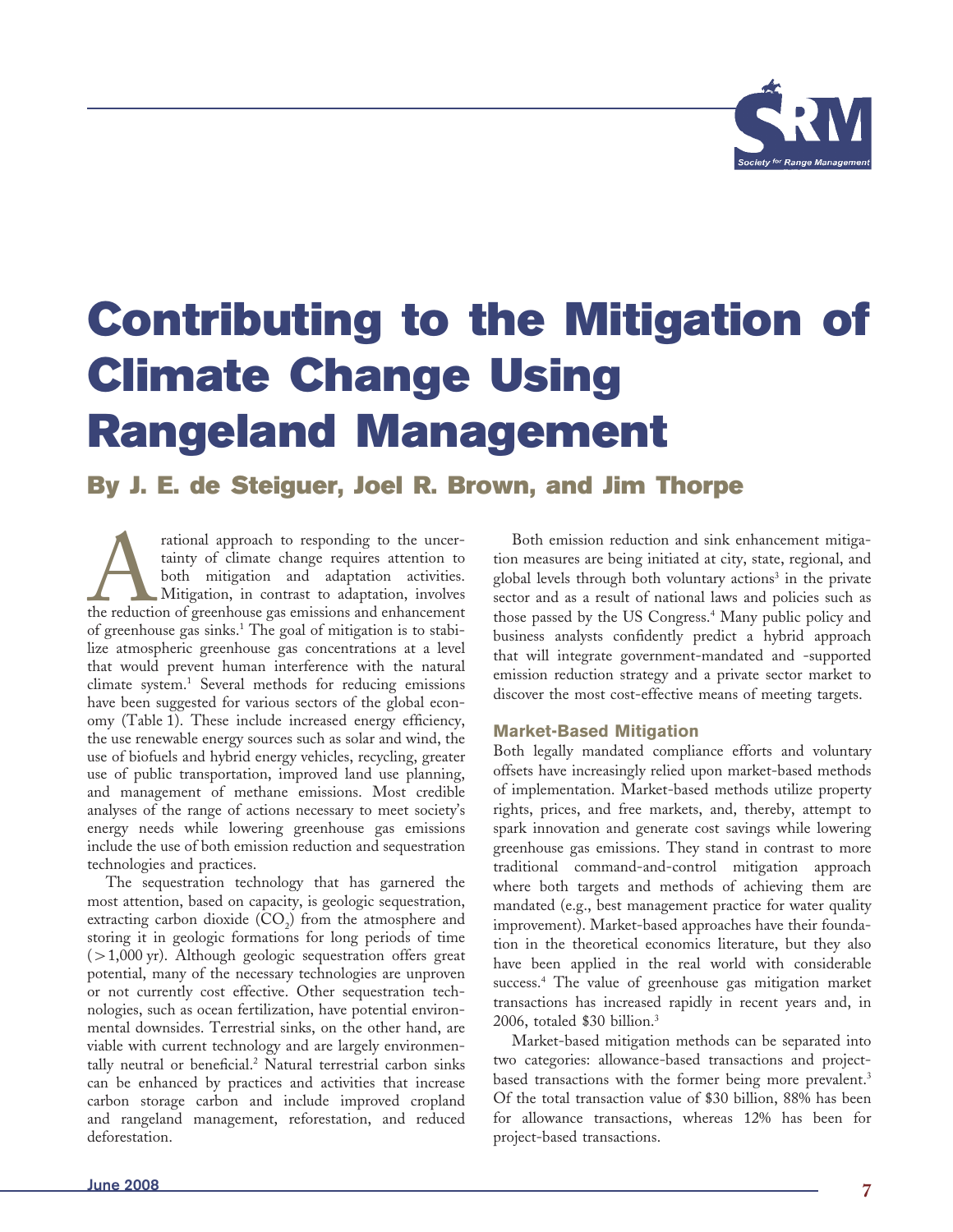| Table 1. Key mitigation technologies and practices by economic sector |                                                                                                                                                              |
|-----------------------------------------------------------------------|--------------------------------------------------------------------------------------------------------------------------------------------------------------|
| <b>Economic sector</b>                                                | Mitigation technologies and practices currently available                                                                                                    |
| Energy supply                                                         | Improved energy efficiency, alternative energy, renewables, carbon dioxide capture, storage                                                                  |
| Transportation                                                        | Improved energy efficiency, hybrid vehicles, biofuels, switch to public transport, land-use planning                                                         |
| <b>Buildings</b>                                                      | Improved energy efficiency, improved climatization and lighting, solar design                                                                                |
| Industry                                                              | Improved energy efficiency, recycling, heat and power recovery                                                                                               |
| Agriculture                                                           | Improved crop and grazing management to improve soil carbon storage, management of methane<br>emissions, improved fertilizer use, improved energy efficiency |
| Forestry                                                              | Afforestation, reforestation, reduced deforestation, bioenergy                                                                                               |
| Waste management                                                      | Methane recovery, energy recovery, recycling                                                                                                                 |
|                                                                       |                                                                                                                                                              |

Adapted from Intergovernmental Panel on Climate Change 2007,<sup>1</sup> p. 10.

Allowance transactions, also known as cap-and-trade arrangements, set a national or regional upper limit (i.e., a "cap") on greenhouse gas emissions and then allocates the cap among the individual emitting entities. Firms that are under their annual permissible emission levels can sell excess allowances to companies that have exceeded their emission allowances. Such trades can be made company-to-company or through approved commercial brokerage houses. Capand-trade schemes, supporters say, combine environmental performance, as defined by the cap itself, and flexibility that allows participants to be in compliance at the lowest possible cost. The most well-known cap-and-trade arrangement is found in the Kyoto Protocol, but there are other efforts around the world as well. The idea of establishing projects on one part of the globe to sequester greenhouse gas emitted in another part makes sense because of the global nature of the climate change problem.

Project-based arrangements are those in which a greenhouse gas–emitting entity offsets its excess emissions by purchasing credits from a project that has been created expressly for that purpose. Such projects can serve either the compliance or the voluntary offsets market. The most notable examples of compliance market project-based arrangements are the Clean Development Mechanisms and Joint Implementation of the Kyoto Protocol. Clean Development Mechanisms are projects implemented by a developed nation in a developing nation, whereas Joint Implementation are projects between two developed nations. Voluntary market projects can be found worldwide, and are rapidly increasing in number. Investment in Kyotorelated projects (Fig. 1) provides some indication of the relative popularity of various types of mitigation projects. Interesting to note is the relatively small size (i.e., 1% of total value) of the agro-forestry projects.

The viability of an individual sequestration project is largely a function of the cost of achieving that mitigation. Once in the marketplace, a ton of carbon has an established value, regardless of the source of the reduction (emission



Figure 1. Relative value of Kyoto mitigation projects (2006–September 2007; source: Intergovernmental Panel on Climate Change).

reduction or sequestration). So the viability of a project depends on the ability of organizers to optimize the difference between costs of implementation and the price of carbon in the market. Such costs can either be direct cash outlays (such as for grass seed or fencing to restore degraded land), opportunity costs of diverting land from other revenue-producing activities (such as conversions of marginal cropland to perennial grass), or the costs of implementing sequestering management practices. Hence, sequestration based mitigation is essentially a question of economics.5 If a project is to be successfully organized and traded in the carbon offsets market, its cost per ton of sequestering carbon (including all overheads and transaction costs) must be lower than prices offered in the market. These "indirect" costs can represent a substantial proportion of potential rangeland projects. Controlling them requires a well-developed understanding of both the ecology of rangelands and extensive knowledge of their management.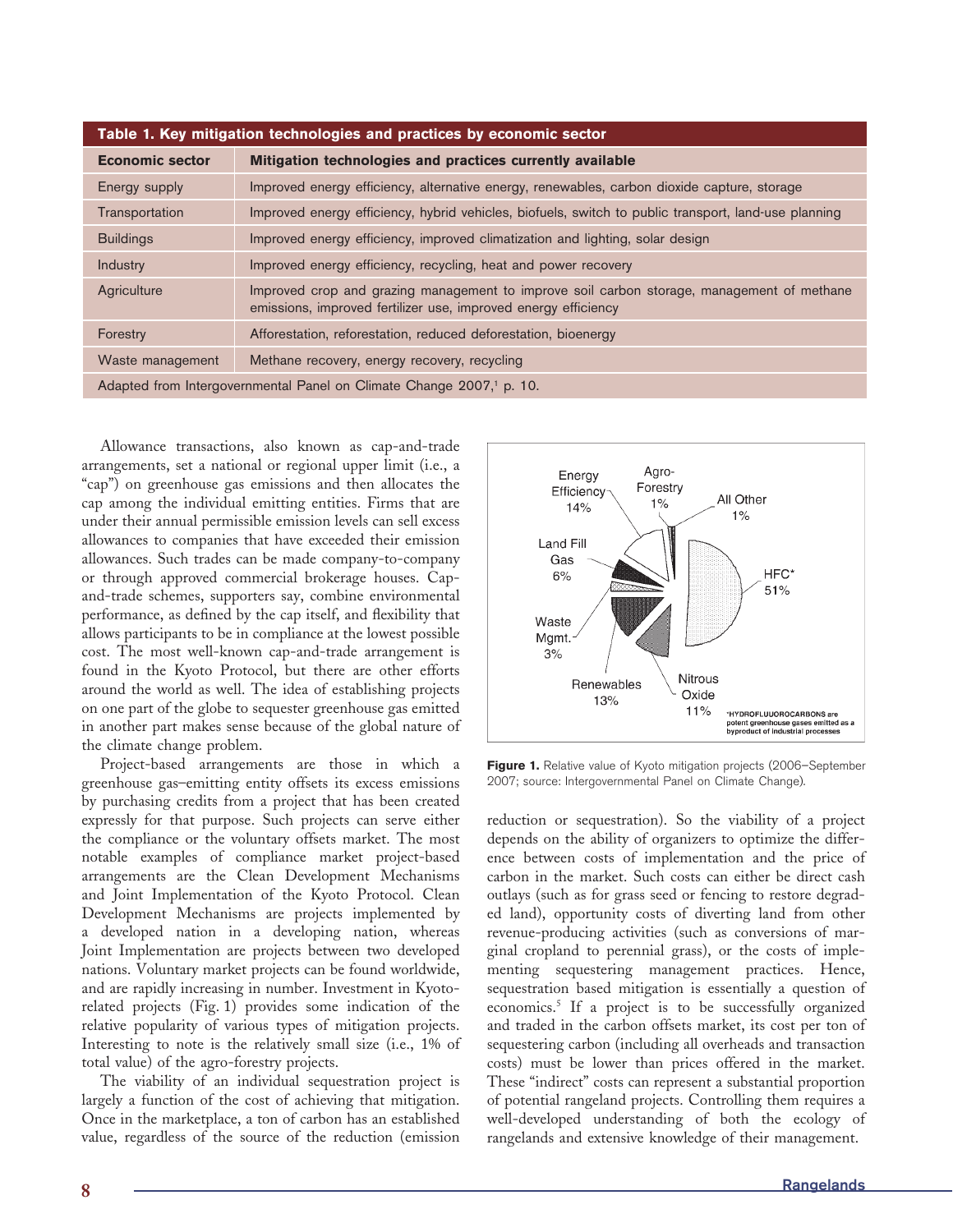## **Rangeland Carbon Credits**

The full spectrum of range management activities gives rise to a variety of possible offset projects. For example, projects to reduce fossil fuel consumption operation-wide or to reduce enteric methane emissions are two possibilities. However, we will focus on offset projects directly related to the management of land and to soil carbon storage. Follett et al.6 have provided a recent summary of research on the physical carbon storage potential of rangelands. Based on the available research, they estimate a variety of relatively common rangeland management practices can sequester between 130 and 300 million metric tons of  $\mathrm{CO}_2$  equivalents ( $\text{MMTCO}_2$ e) per year. In addition, they suggested two important points that are relevant to rangeland carbon sequestration: 1) rangeland soils are extremely heterogeneous and carbon content is difficult to measure with statistical accuracy, and 2) any significant gains in carbon storage would require changes in existing rangeland management.<sup>7</sup>

Determining the potential and actual changes in carbon storage on rangeland soils is complex and the synthesis of the relatively few experimental or comparative studies rarely provides unambiguous results. Carbon fluxes on rangelands are driven by several interacting factors such as precipitation, temperature, and inherent soil and vegetation properties. Even commonly used and well-understood management practices such a grazing and burning can have either negative or positive effects on soil carbon, depending on initial conditions, implementation protocols, and postimplementation environmental conditions.<sup>8</sup> Although rangeland research studies have been helpful in gaining a general understanding of carbon dynamics, a site-specific predictive model is not yet available.

Accounting for, and managing, the uncertainty inherent in rangeland ecosystem and projects will likely be the major determinant in developing cost effective sequestration projects. Unfortunately, the number of rangeland offsets economic studies is considerably fewer than for cropland and forestry. However, the offset potential of private grazing lands in the United States was recently examined.<sup>8</sup> Those authors noted that there are some 254 million acres (100 million ha) of private grazing lands in the United States with the potential to store an additional 60 million tons of carbon (220 MTCO<sub>2</sub>e) per year. Their study examined the costs of creating offset credits on a 40,000-acre cow/calf operation in Wyoming through a variety of practices: alfalfa interseeding, summer movement of cattle from sensitive grazing areas, sagebrush thinning, and fencing. The results indicated that, over a 20-yr period, carbon credits could be produced at a cost of between \$8 and \$17 per  $\mathrm{MTCO}_{2}$ e. Based upon these results, the authors concluded that this particular private ranch could compete favorably against cropland and forestland for the sale of carbon credits.

Another recent study examined the cost of sequestering carbon on semiarid state-owned rangelands in Arizona.<sup>5</sup>

The study assumed, purely hypothetically, that Arizona state government contemplated selling credits from carbon offset projects on their trust lands. The underlying notion was that reduced stocking rates of cattle grazing on state rangelands would increase soil carbon. This idea was tested by simulating range management conditions for 12 different soil profiles. In many instances the semiarid rangeland sequestration costs were less than, hence competitive with, current carbon credit trading prices. Thus, some semiarid rangeland soils might be candidates for carbon offsets management that would provide new economic opportunities. However, the study also noted that the dedication of semiarid state and federal lands to carbon sequestration at the expense of cattle grazing raises some equity and local economic viability issues that must be dealt with through the political system.

## **Rangeland Carbon Offsets**

The Chicago Climate Exchange (CCX), North America's only voluntary, legally-binding trading system, manages what is now the world's largest rangeland soil carbon offset program.9 The CCX requires from rangeland project managers a minimum 5-yr contractual commitment. Both nondegraded rangelands and previously degraded rangelands are eligible to be considered for carbon sequestration projects using improved grazing management practices: light to moderate stocking rates, appropriate distribution, proper season of use, and rapid drought response. Projects from six designated land resource regions within the western United States are considered. Qualifying projects receive offset credits based not on actual carbon soil accumulations, but at standardized default rates varying from 0.12 to 0.52 metric tons of carbon dioxide per acre per year, depending on project type and location. At least once per year, an independent CCX-authorized verifier conducts in-field inspections to ensure that rangeland management practices are in accordance with contracts. Among the information collected during verification are site photographs, ranch rainfall and stocking records, and occasionally data available from institutional sources (rainfall, productivity measurements, etc).

In order to address failures to maintain the contracted management practices or occurrence of drought, each year 20% of the contractually accumulated carbon is placed into a special reserve account. CCX then cancels in the reserve account a tonnage amount equal to the losses resulting from the failed contracts and/or drought. Any project owner who fails to conform to the practices specified in their CCX contract is banned from future participation. Small offset projects, i.e., those involving less than 10,000 metric tons of carbon dioxide per year, are combined through an agent known as an Offset Aggregator to form a larger trading unit. Recent CCX offset credit prices, which are among the lowest in the world, have ranged from below \$1 to above \$5 per TCO2e. Daily trade volumes in 2007 averaged in excess of 100,000 metric tons of carbon dioxide.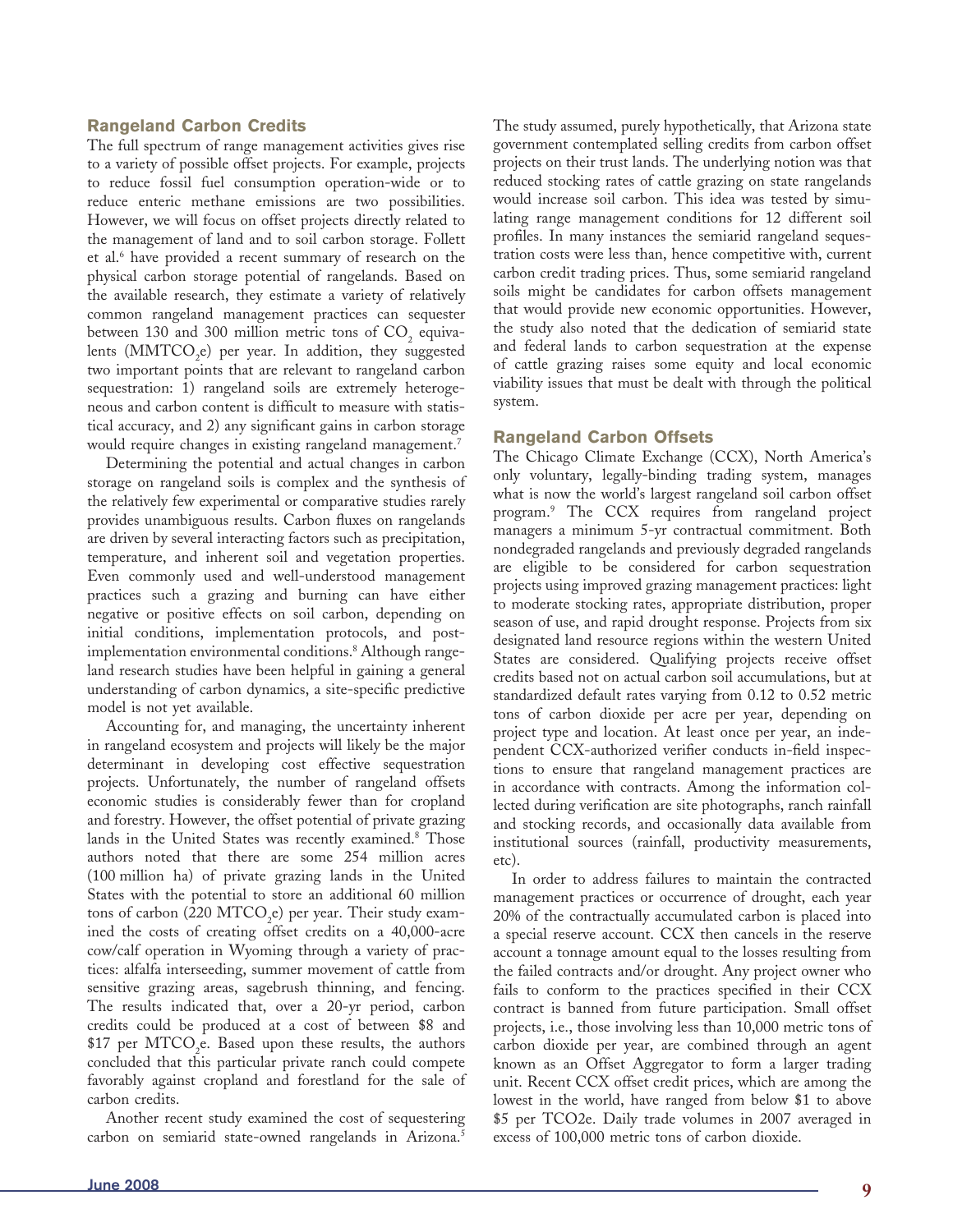#### **Some Implementation Barriers**

Within the ranching community, the prospect of being able to market an "ecological service" such as rangeland soil carbon sequestration, has been met with a mixed reception.<sup>i</sup> While on the one hand the opportunity for a new source of revenue, one that implicitly rewards superior and sustainable range management, is welcome, there is considerable mystification at being able to sell an essentially intangible product, and concern about potentially intrusive obligations and unforeseen liabilities. In addition, the sociopolitical divide that pervades every aspect of global climate change is apparent in the rangeland carbon market. Many conservative-leaning ranchers question the motivations behind the visibility of the issue of climate change, much less the need to act to prevent it.

Thus, the early participants in rangeland carbon offset projects might need to overcome some social and philosophical considerations as well as many practical concerns and apprehensions. As in any new market, there is some feeling that traders are "making it up as they go along." The legal templates and boilerplate contracts are similar to other access rights and services agreements, such as energy exploration and development leases, and often do not address landowner concerns. As in other commodity markets, there is a feeling that the traders, speculators, and the middlemen will be the ones in position to make "the real money," and there is legitimate concern about unanticipated liabilities for nonperformance, especially in the event of drought.

Although eligibility regions and crediting rates are relatively simple and straightforward to interpret in an attempt to manage overhead costs, ranchers have also expressed concern and confusion about eligibility requirements, prescribed practices, and verification protocols. They are keenly aware of the heterogeneity of their rangeland landscapes (soils and plant communities) and the often extreme temporal and spatial variability in precipitation and primary production that drive sequestration. The core premise of the rangeland carbon program is that *additional carbon will be stored through improved management*, but many ranchers, especially those who by all accounts have always been superior managers (sometimes for generations), wonder what are they going to do differently that will significantly increase their incremental carbon storage. Will they, they wonder, be thus unable to participate and be essentially penalized for their past superior practice?

The status of the large acreages of federal and state lands, in terms of their carbon storage potential, and the role that lease-holder management might play in this, is of considerable interest. Of particular concern is the interaction of already contentious stocking rates, drought response, and carbon sequestration rates. Some states, such as New Mexico, have joined the CCX, thereby enabling arrangements to

allow qualified holders of New Mexico State Trust Lands grazing leases to enroll these lands as part of their private soil carbon projects; the revenue is to be shared in a similar manner (two-thirds to the managing lease-holder, one-third to the state land trust) to which some leases have previously been enrolled in Conservation Reserve Program contracts. Such "stewardship across boundaries" is an example of the cooperative approaches involving private and public rangelands, which could significantly contribute to the future health and well-being of both.

Finally, ranchers are confused about what levels of record keeping, documentation, and monitoring will be required for compliance. Generally not welcoming of any detailed inquiry from "outside" (as during the visits of the "verifiers," presumably persons with some knowledge of rangeland practice and cultural protocols), ranchers are concerned about the privacy of their "proprietary information" (lest it somehow, someday be used against them), and of losing the flexibility of their own tried and true versions of "adaptive management" in the face of having to follow a promulgated plan involving "grazing land management that employs sustainable stocking rates, rotational grazing, and seasonal use in eligible locations" that, according to one aggregator, "must meet or exceed USDA standards."

Such concerns will most likely subside as more ranchers enroll and rangeland carbon offset contracts become less novel. By working first through the aggregators, who among other things essentially act as an initial interface that orients and prequalifies rancher applicants, many of the ranchers' concerns are addressed up front. According to one aggregator, "We ask for proof of seasonal use or rotational grazing, documentation that the stocking rate does not exceed the sustainable rate, documentation that the landowner has a drought mitigation plan, has followed their turn in or turn out dates, and samples of their monitoring system. As an aggregator we make the first call that the system meets the CCX standards, with the final call by the verifier."ii

#### **Summary**

Despite these concerns, as well as those from a significant proportion of the environmental community, the mitigation of climate change through projects, such as those occurring on rangelands, seems to have momentum. The market for carbon credits has grown rapidly within the recent years and has been projected to exceed \$500 billion in trades by 2020.<sup>10</sup> This developing situation certainly warrants watching by rangeland interests. Rising carbon credit prices would certainly make investments in rangeland mitigation projects a financially attractive, and an environmentally proactive, alternative to traditional land management. However, as a relatively small portion of any potential private sector carbon market, terrestrial sequestration in general, and rangelands in particular, must operate efficiently within the market

i The following comments are from personal observations and communications with ranchers by the authors. iii Ted Dodge, President, National Carbon Offset Coalition.